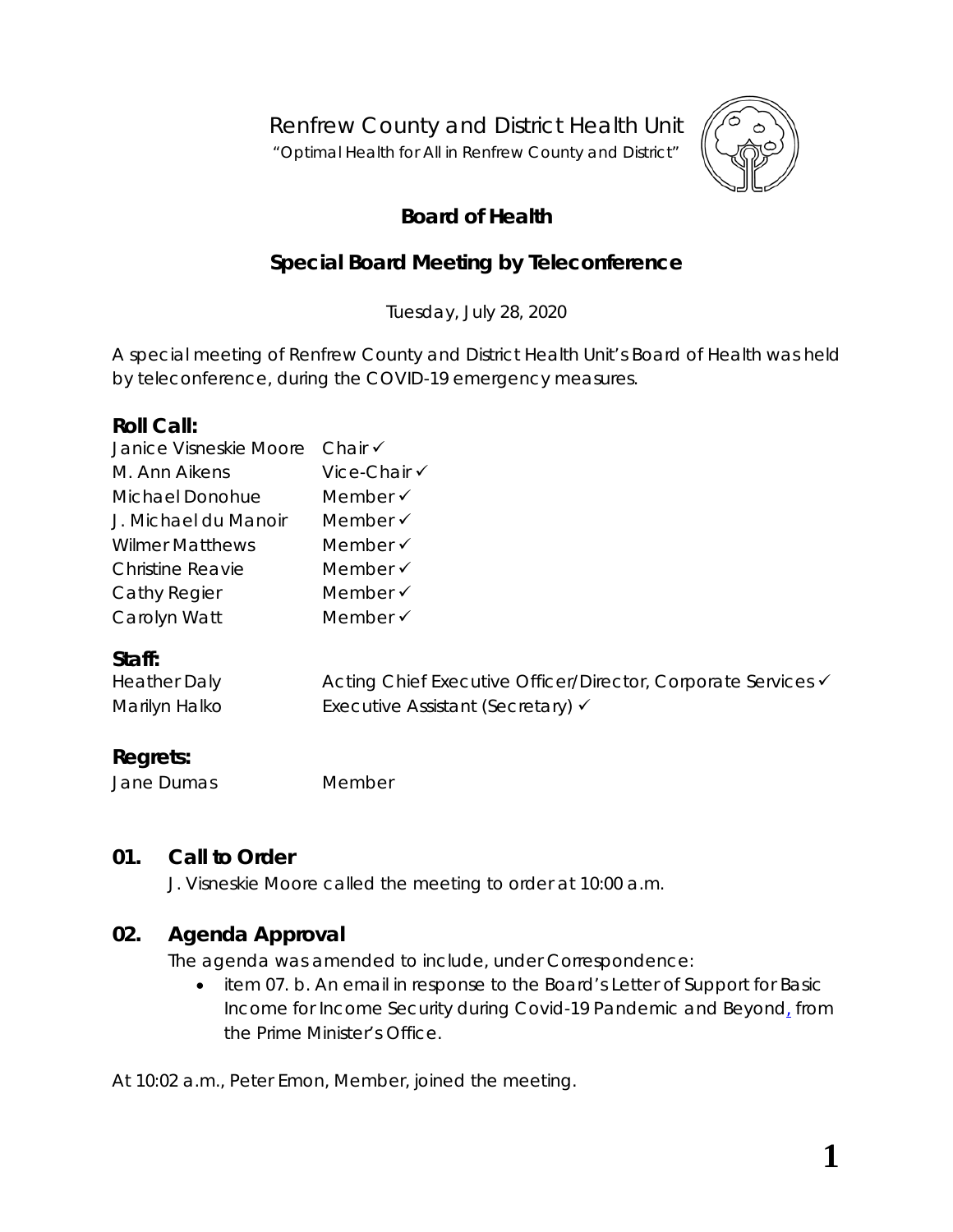## **Resolution: # 1 SBoH 2020-Jul-28**

A motion by W. Matthews; seconded by C. Reavie; be it resolved that the Board approve the agenda, as amended.

Carried

| Yes | Name of Board Member    | <b>No</b> |
|-----|-------------------------|-----------|
|     | Aikens, M. Ann          |           |
|     | Donohue, Michael        |           |
|     | du Manoir, J. Michael   |           |
|     | Dumas, Jane (absent)    |           |
|     | Emon, Peter             |           |
|     | Matthews, Wilmer        |           |
|     | Reavie, Christine       |           |
|     | Regier, Cathy           |           |
|     | Visneskie Moore, Janice |           |
|     | Watt, Carolyn           |           |
|     | Totals                  |           |

**Recorded Vote**

| Carried by: 9-0 |  |
|-----------------|--|
| Lost by:        |  |

# **03. Declarations of Conflict of Interest**

There were no declarations of conflict of interest.

## **04. Delegations**

There were no delegations.

# **05. Minutes of Previous Meetings (Approval)**

a. Regular Board Meeting Minutes 2020-Jun-30 The meeting minutes for the Regular Board meeting held on Tuesday, June 30, 2020, via teleconference, were approved, with the following amendment:

> *Resolution: # 14 BoH 2020-Jun-30*—now reads under part a. of the motion that:

> a. Emergency: Premium to non-union, non-management staff be amended to provide that this payment be authorized while the Renfrew County and District Health Unit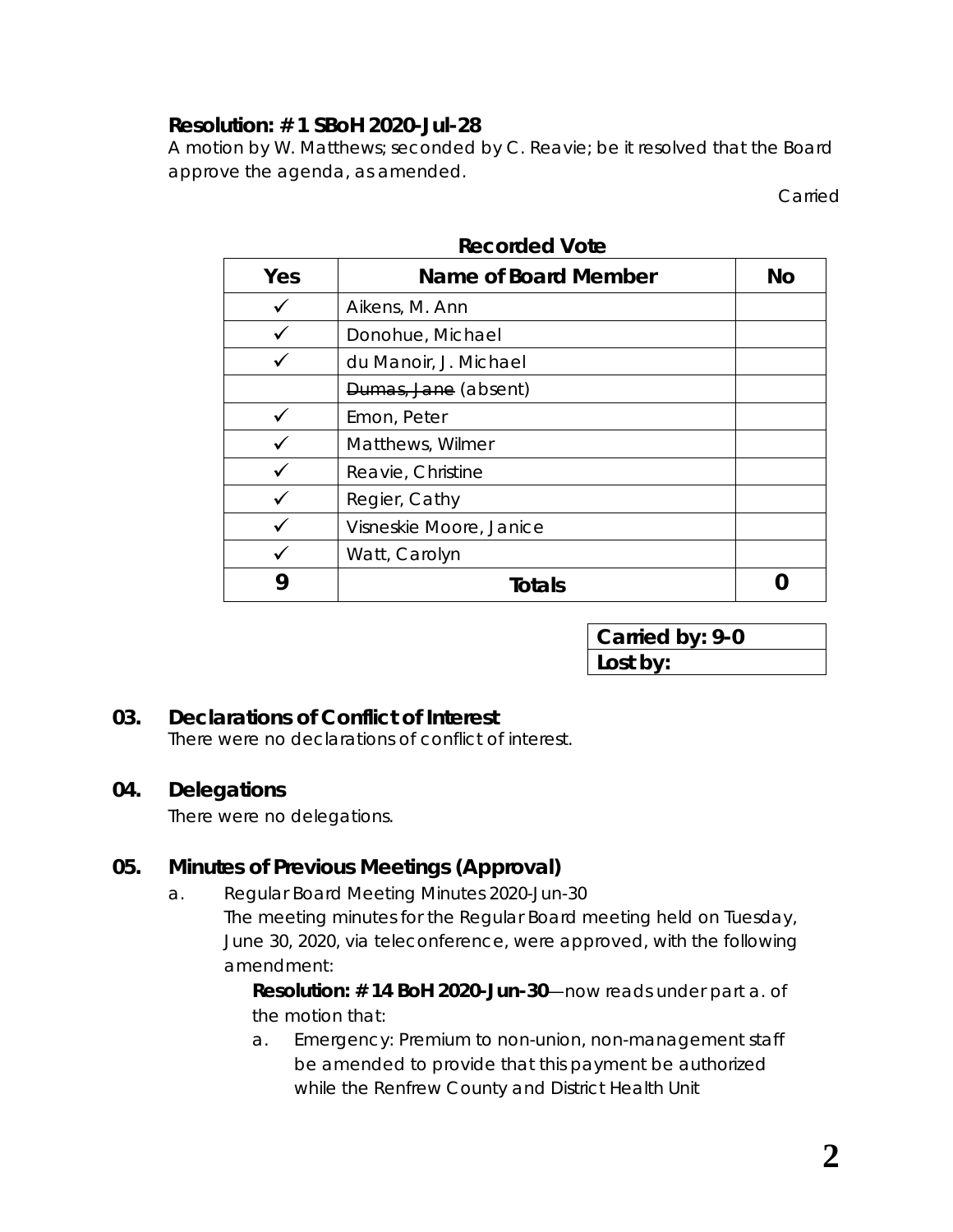Emergency Plan was in effect to respond to the COVID-19 pandemic, and that the issue of the premium being authorized for other instances be referred to the Resources Committee for recommendation to Board.

The amended resolution, shown above, replaces:

*a. Emergency: Premium applies during any serious or significant event that initiates the implementation of RCDHU's Emergency Management Plan and results in a notification to all staff as to the nature of the emergency. It includes but is not limited to a serious business disruption, a significant labour disruption, a flood or pandemic.*

## **Resolution: # 2 SBoH 2020-Jul-28**

A motion by M. Donohue; seconded by C. Regier; be it resolved that the Board approve the minutes from the Regular Board meeting held on Tuesday, June 30, 2020, as amended.

Carried

| Yes | Name of Board Member    | <b>No</b> |
|-----|-------------------------|-----------|
|     | Aikens, M. Ann          |           |
|     | Donohue, Michael        |           |
|     | du Manoir, J. Michael   |           |
|     | Dumas, Jane (absent)    |           |
|     | Emon, Peter             |           |
|     | Matthews, Wilmer        |           |
|     | Reavie, Christine       |           |
|     | Regier, Cathy           |           |
|     | Visneskie Moore, Janice |           |
|     | Watt, Carolyn           |           |
| 9   | <b>Totals</b>           |           |

#### **Recorded Vote**

**Carried by: 9-0 Lost by:**

### **06. Business Arising**

Action List—following today's meeting, H. Daly, J. Visneskie Moore and M. A. Aikens will reinstitute the *Action List*, to follow-up with action items identified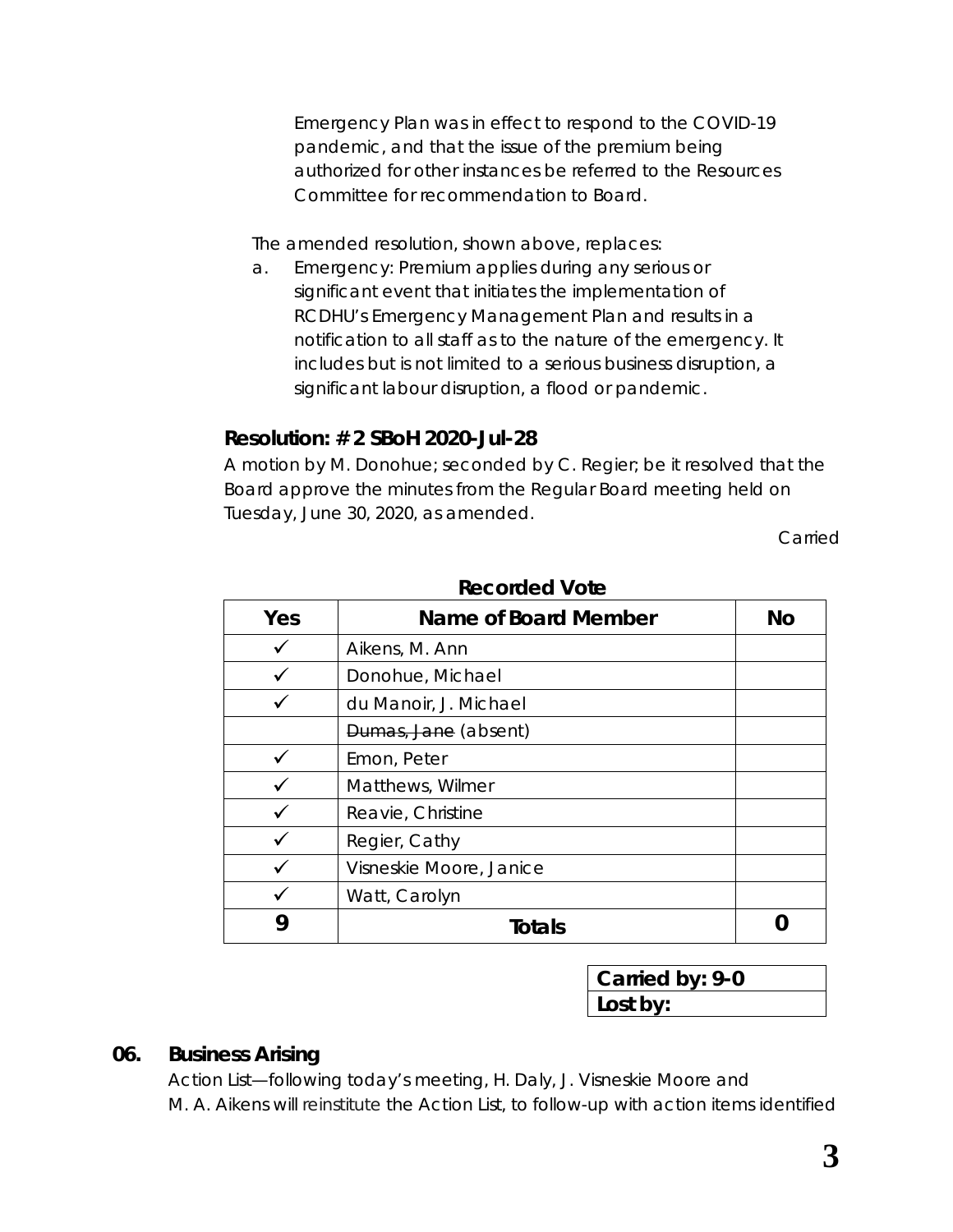during today's meeting. The *Action List* will be added to the September 29, 2020 Regular Board meeting agenda, under item 06. Business Arising.

## **07. Correspondence**

The Board received the following correspondence:

|    | Subject:                                                                                                                                      | From:                             | Action:                                                                                                               |
|----|-----------------------------------------------------------------------------------------------------------------------------------------------|-----------------------------------|-----------------------------------------------------------------------------------------------------------------------|
| a. | alPHa Information Break-<br>July 21, 2020                                                                                                     | $\bullet$ alPHa                   | • Sent by email on<br>2020-Jul-22<br>• Received as<br>information                                                     |
| b. | An email in response to<br>the Board's Letter of<br>Support for Basic Income<br>for Income Security during<br>Covid-19 Pandemic and<br>Beyond | • Office of the Prime<br>Minister | • Sent by email on<br>2020-Jul-27 a.m.<br>• Added as an<br>amendment to the<br>agenda<br>• Received as<br>information |

## **08. Staff Reports**

Dr. Cushman's Report to the Board was moved to item 08. b.

a. Report to the Board—Briefing Note

H. Daly provided the following report to the Board:

• **[Briefing Note](https://www.rcdhu.com/wp-content/uploads/2020/12/08.-b.-Briefing-Note-H.-Daly-July-2020.pdf)** 

There was brief discussion about base building matters at 141 Lake Street. HVAC, plumbing and electrical are being addressed as the renovation progresses.

Obstacles encountered during the renovation at 141 Lake Street are not unexpected, due to the age of the building. As issues occur, they are being resolved. Workaround redesigns are being drafted.

In preparation for any possible business disruptions, at the end of RCDHU's lease with the County of Renfrew, post October 31, 2020, Daly is preparing contingency plans for review by Resources Committee and for the next regular Board meeting on September 29.

A legal repayment agreement is in the process of being drawn up with the landlord at 141 Lake Street, Pembroke.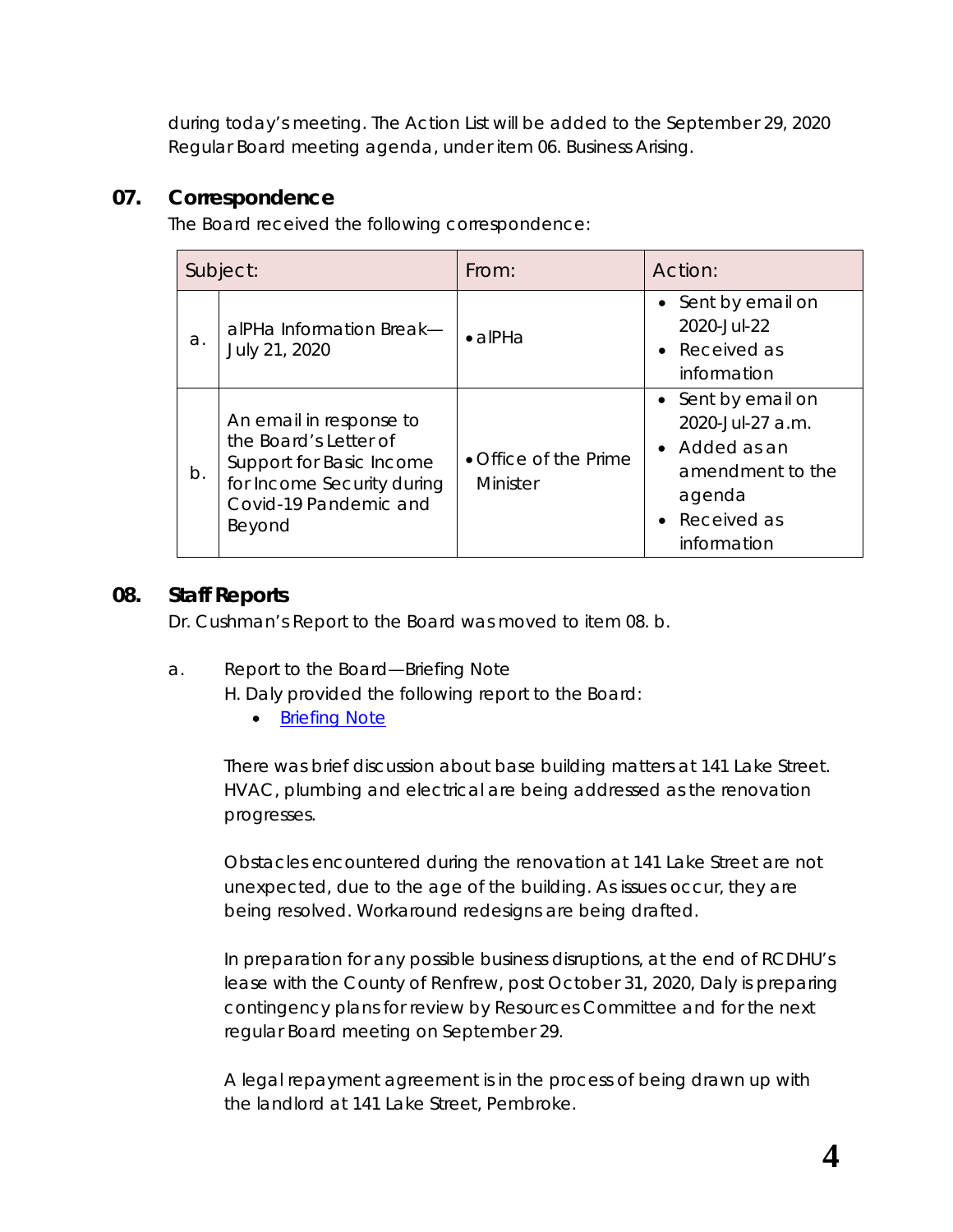Human Resources—there was no COVID-19 response new hires in July.

There was a fulsome discussion regarding the extension of the hiring date of staff in response to COVID-19, noted in the resolution below, before it's sunset date of September 30, 2020:

### *Resolution: # 7 BoH 2020-Mar-31*

*A motion by M. Donohue; seconded by M. A. Aikens; be it resolved that:*

*WHEREAS the COVID-19 pandemic has now spread across the globe and has required a significant increase of public health professionals to respond;*

*AND WHEREAS the Provincial Government declared a Provincial State of Emergency on March 17, 2020 and extended the state on March 30, 2020;*

*AND WHEREAS there have now been two confirmed positive cases of COVID-19 within the Renfrew County and District Health Unit;*

*AND WHEREAS there is an urgent requirement for the Renfrew County and District Health Unit to increase staff capacity to respond to this emergency;*

*NOW THEREFORE BE IT RESOLVED that the Board of Health for Renfrew County and District Health Unit authorize the Acting Medical Officer of Health to hire staff as required to respond to this public health emergency;*

*AND FURTHER that a report be made to the Board at each monthly meeting on the number of staff engaged;*

*AND FURTHER that this authorization shall extend to September 30, 2020.*

### **Resolution: # 3 SBoH 2020-Jul-28**

A motion by J. M. du Manoir; seconded by M. A. Aikens; be it resolved that the last sentence of *Resolution: # 7 BoH 2020-Mar-31* be revised to extend the hiring date of staff to December 31, 2020.

### **Resolution: # 4 SBoH 2020-Jul-28**

A motion by M. Donohue; seconded by P. Emon; be it resolved that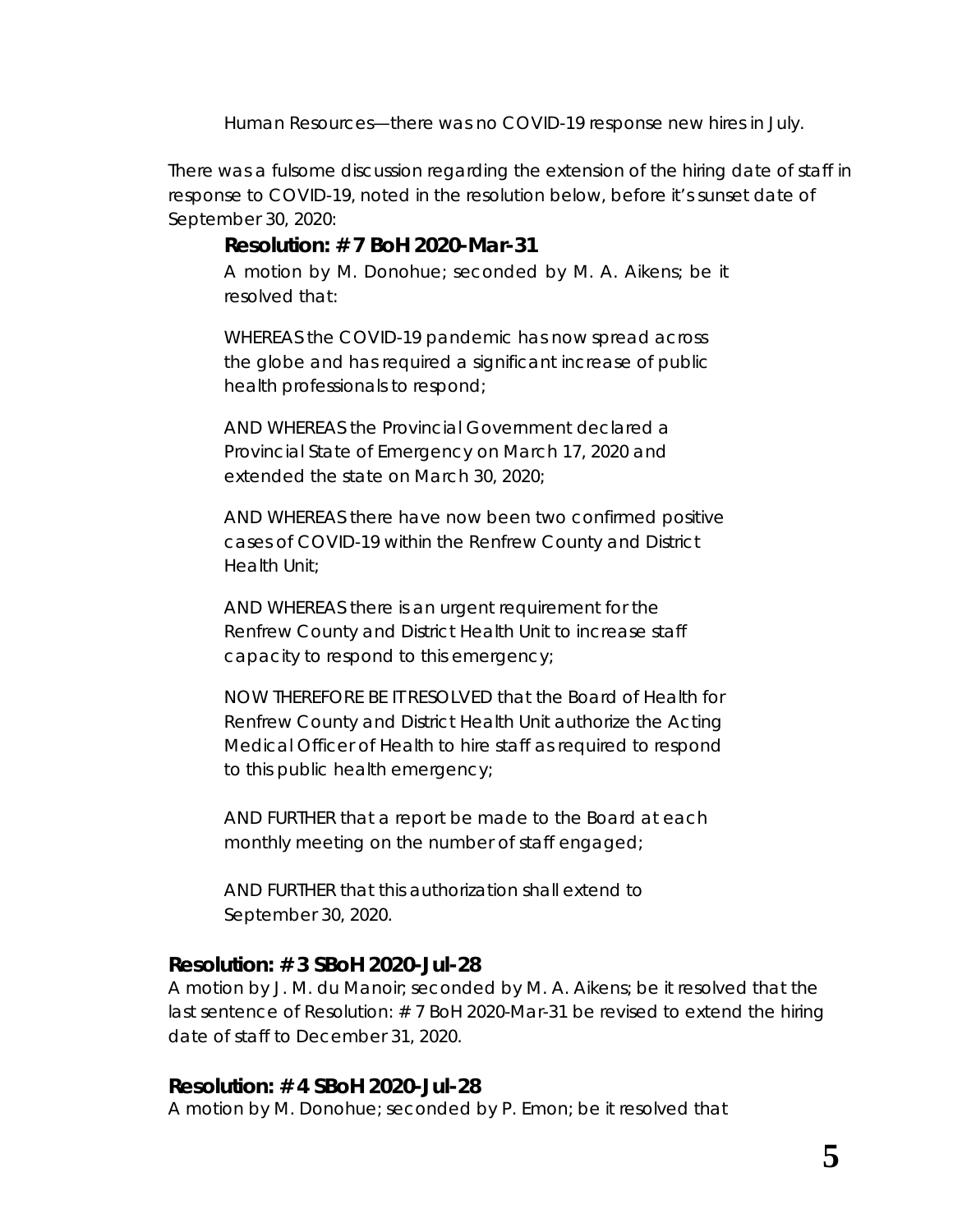consideration of the preceding motion by J. M. du Manoir and seconded by M. A. Aikens; to amend Resolution: # 7 BoH Mar-31-2020 be postponed pending a report to the Board at the Regular Board meeting scheduled for September 29, 2020, providing more detail and history regarding the hiring of staff in response to the COVID-19 public health emergency, and recommendation demonstrating the requirement to extend that hiring authority until December 31, 2020.

Carried

| Yes | <b>Name of Board Member</b> | <b>No</b> |
|-----|-----------------------------|-----------|
|     | Aikens, M. Ann              |           |
|     | Donohue, Michael            |           |
|     | du Manoir, J. Michael       |           |
|     | Dumas, Jane (absent)        |           |
|     | Emon, Peter                 |           |
|     | Matthews, Wilmer            |           |
|     | Reavie, Christine           |           |
|     | Regier, Cathy               |           |
|     | Visneskie Moore, Janice     |           |
|     | Watt, Carolyn               |           |
|     | Totals                      |           |

**Recorded Vote**

**Carried by: 6-3 Lost by:**

The action was referred to the Resources Committee for further discussion and documentation to the Board to extend the date for the hiring of staff in response to the public health emergency—COVID-19.

At 10:18 a.m., Dr. Robert Cushman, Acting Medical Officer of Health, joined the teleconference.

## **Resolution: # 5 SBoH 2020-Jun-30**

A motion by W. Matthews; seconded by C. Reavie; be it resolved that the Board accept the written report from H. Daly, Acting Chief Executive Officer/Director, Corporate Services.

Carried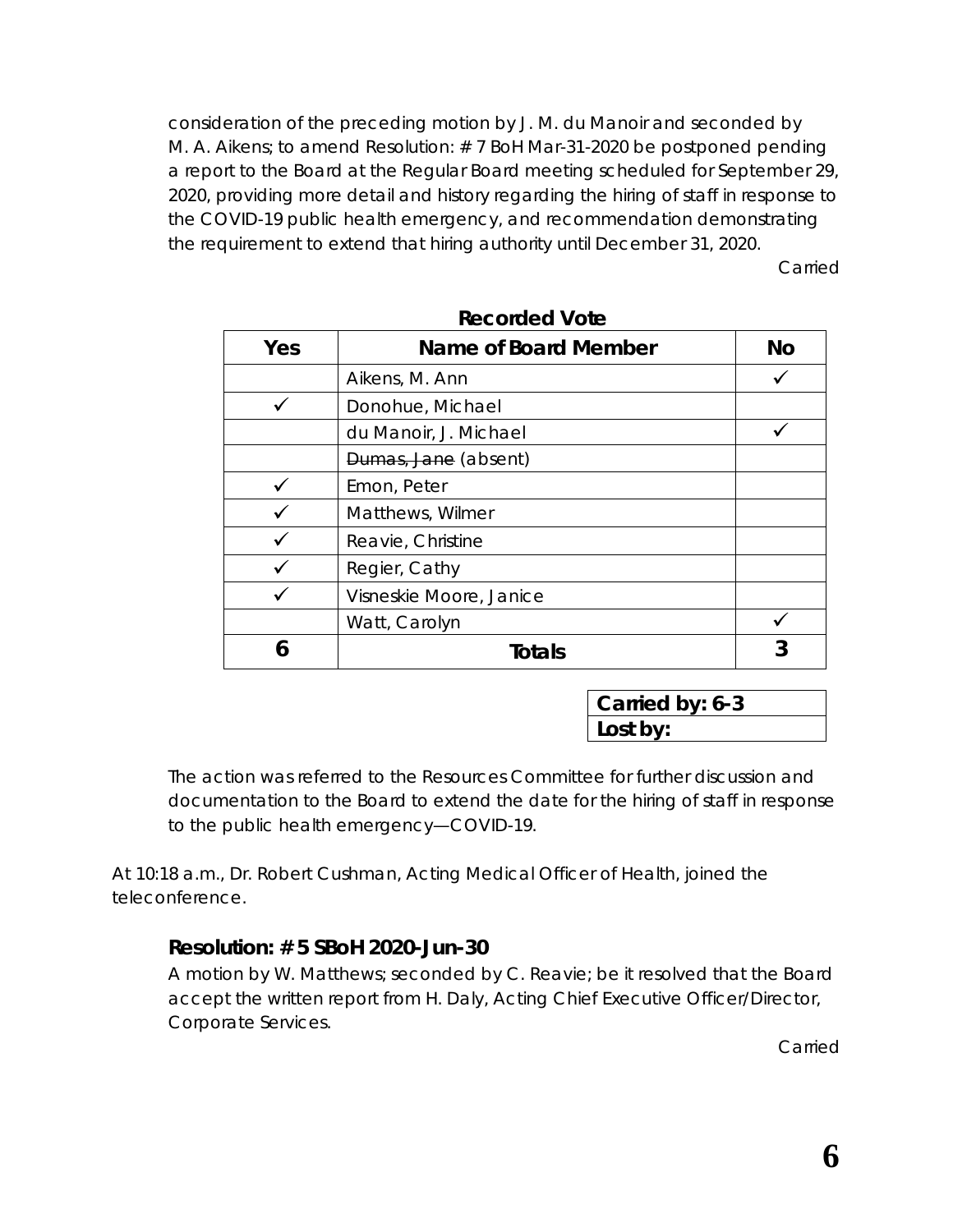| Yes | Name of Board Member    | No |
|-----|-------------------------|----|
|     | Aikens, M. Ann          |    |
|     | Donohue, Michael        |    |
|     | du Manoir, J. Michael   |    |
|     | Dumas, Jane (absent)    |    |
|     | Emon, Peter             |    |
|     | Matthews, Wilmer        |    |
|     | Reavie, Christine       |    |
|     | Regier, Cathy           |    |
|     | Visneskie Moore, Janice |    |
|     | Watt, Carolyn           |    |
|     | <b>Totals</b>           |    |

#### **Recorded Vote**

**Carried by: 9-0 Lost by:**

b. Report to the Board—Acting Medical Officer of Health Dr. Robert Cushman, Acting Medical Officer of Health, Renfrew County and District Health Unit presented the following written report to the Board:

• [Report to the Board](https://www.rcdhu.com/wp-content/uploads/2020/12/08.-a.-Report-to-the-Board-MOHA-July-2020.pdf)

Other information discussed during the Report included:

- 17000 COVID-19 test swabs completed in Renfrew County and District (RCD)
- turnaround time for laboratory results for COVID-19 test swabs is currently 72 hours
- CTV Ottawa news clip—badge of honour for RCD—zero cases in one month
- reported acceptance of the mandatory mask/face covering directive, in communities in RCD, which came into effect on July 14, 2020
- RCD moved into Stage 3 of the reopening of Ontario on Friday, July 17, 2020
- Need to stay vigilant—everyone is encouraged to follow the three basic public health rules: handwashing, physical distancing of two metres and the wearing of masks/face coverings inside public spaces, or where physical distancing is not possible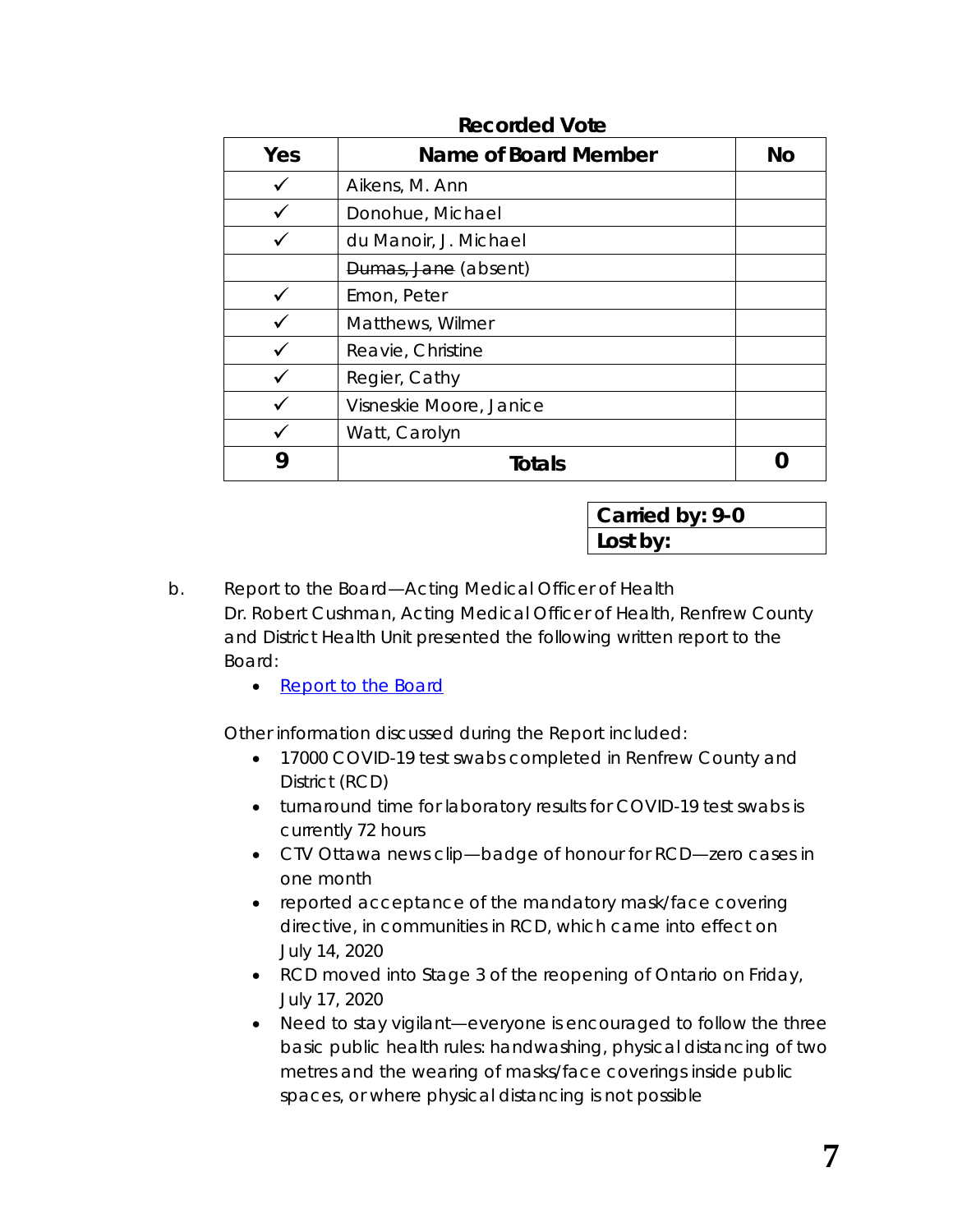- three positive COVID-19 cases in RCD, over the past weekend
- reopening of schools and universities in September 2020—waiting for directives from the Province in the coming week.

### **Resolution: # 6 SBoH 2020-Jul-28**

A motion by W. Matthews; seconded by C. Reavie; be it resolved that the Board accept the written report to the Board from Dr. Robert Cushman, Acting Medical Officer of Health.

Carried

| Yes | Name of Board Member    | No |
|-----|-------------------------|----|
|     | Aikens, M. Ann          |    |
|     | Donohue, Michael        |    |
|     | du Manoir, J. Michael   |    |
|     | Dumas, Jane (absent)    |    |
|     | Emon, Peter             |    |
|     | Matthews, Wilmer        |    |
|     | Reavie, Christine       |    |
|     | Regier, Cathy           |    |
|     | Visneskie Moore, Janice |    |
|     | Watt, Carolyn           |    |
|     | Totals                  |    |

**Recorded Vote**

**Carried by: 9-0 Lost by:**

Dr. Salisbury will provide coverage for Dr. Cushman from Saturday, August 1 until Sunday, August 16, 2020.

At 11:15 a.m., Dr. Cushman, disconnected from the teleconference.

### **09. Board Committee Reports**

a. Executive

P. Emon presented the following report to the Board:

• [Executive Committee Board Report.](https://www.rcdhu.com/wp-content/uploads/2020/12/09.-a.-Executive-Committee-Board-Report-for-the-BoH-meeting-2020-Jul-28-Amended-Final.pdf)

Under the Resolutions Section of the Report:

1. In the title and in Resolution:  $# 4 # EC 2020$ -Jul-23-Special BoH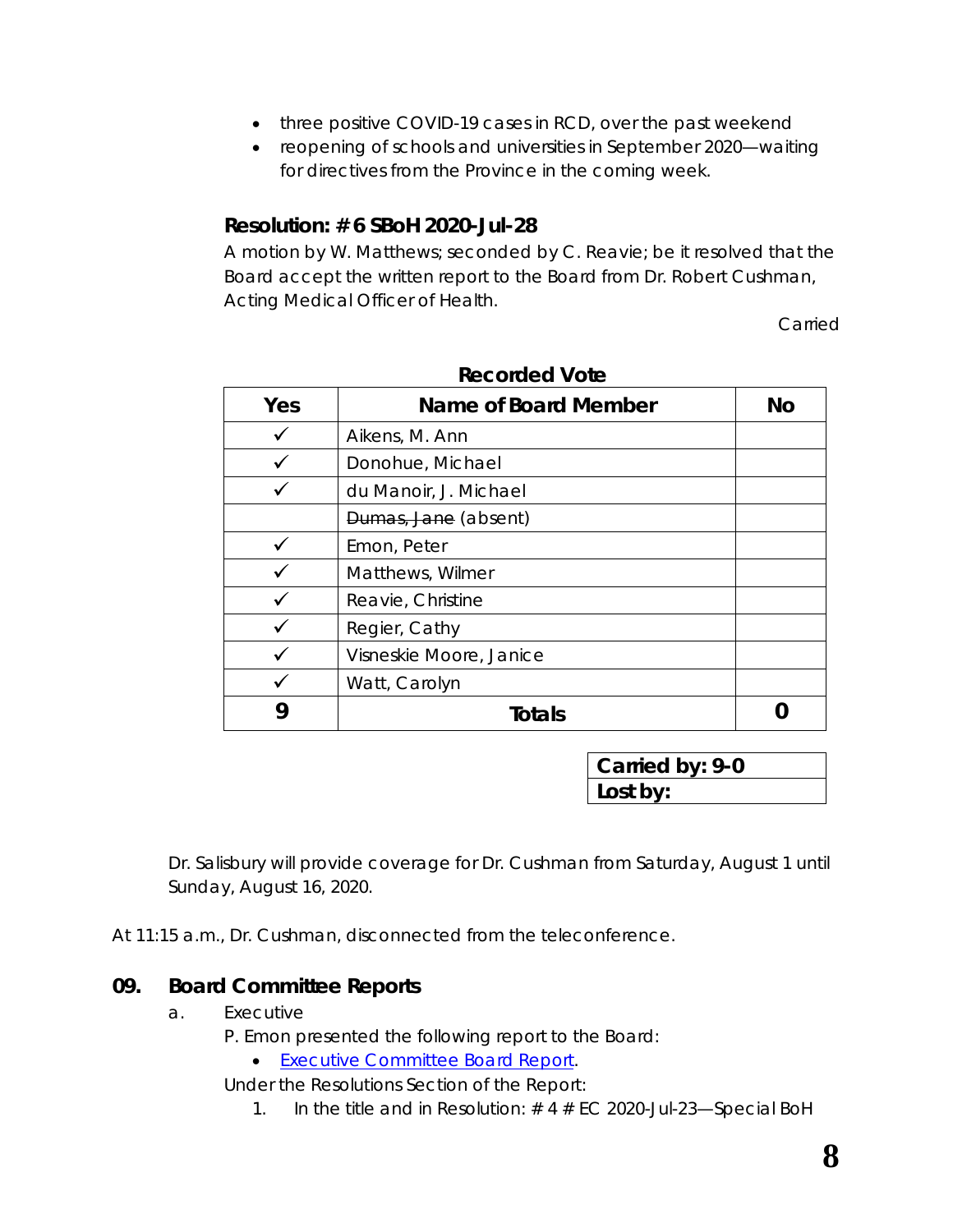meeting replaced *Regular BoH meeting*

- 2. Monthly Meetings—Executive Committee and Resources **Committee** It was recommended that the Executive Committee and the Resources Committee prepare individual reports to the Board for meetings that will be held in August 2020 and September 2020. The reports will be agenda items on the Regular Board meeting, scheduled for Tuesday, September 29, 2020.
- 3. The last sentence in the first paragraph on page four, was changed to read—*It should be noted Committee did not present or circulate confidential information as part of our agenda.* In the original report—*did present*—was written.

## **Resolution: # 7 SBoH 2020-Jul-28**

A motion by C. Watt; seconded by M. A. Aikens; be it resolved that the Board accept the Executive Committee Board Report, as amended.

Carried

| Yes | Name of Board Member    | No |
|-----|-------------------------|----|
|     | Aikens, M. Ann          |    |
|     | Donohue, Michael        |    |
|     | du Manoir, J. Michael   |    |
|     | Dumas, Jane (absent)    |    |
|     | Emon, Peter             |    |
|     | Matthews, Wilmer        |    |
|     | Reavie, Christine       |    |
|     | Regier, Cathy           |    |
|     | Visneskie Moore, Janice |    |
|     | Watt, Carolyn           |    |
|     | Totals                  |    |

### **Recorded Vote**

| Carried by: 9-0 |  |
|-----------------|--|
| Lost by:        |  |

#### **10. By-Laws**

There were no items in by-laws.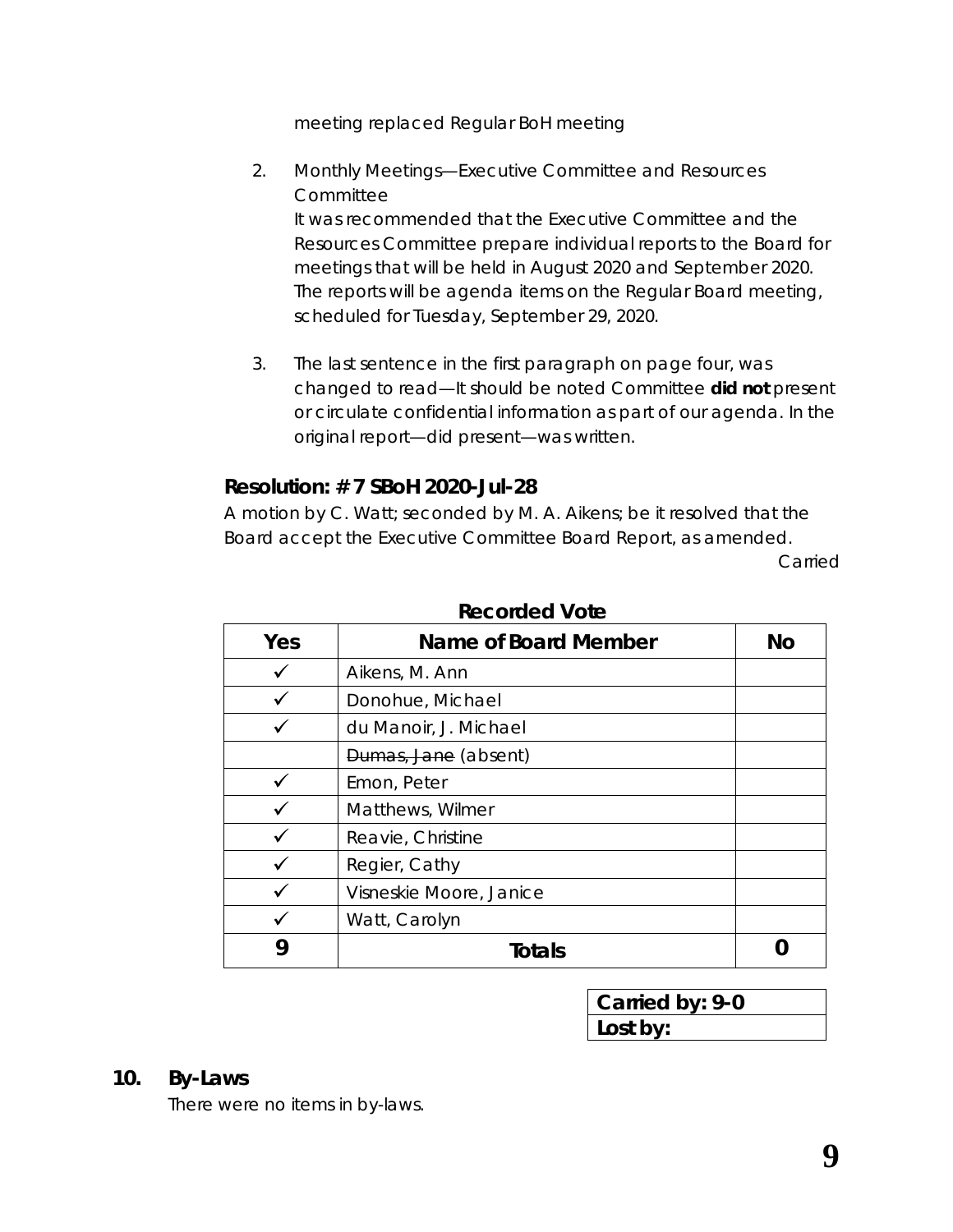#### **11. New Business**

There was no new business.

### **12. Notice of Motion**

There was no notice of motion.

## **13. Closed Meeting**

There was no closed meeting.

### **14. Date of Next Meeting**

The next Regular Board meeting is scheduled for Tuesday, September 29, 2020, at 10:00 a.m. or a special meeting at the call of the Chair.

# **15. Adjournment**

#### **Resolution: # 8 SBoH 2020-Jul-28**

A motion by C. Regier; seconded by M. Donohue; be it resolved that the Special Board meeting be adjourned at 11:47 a.m.

Carried

| Yes | Name of Board Member    | No |
|-----|-------------------------|----|
|     | Aikens, M. Ann          |    |
|     | Donohue, Michael        |    |
|     | du Manoir, J. Michael   |    |
|     | Dumas, Jane (absent)    |    |
|     | Emon, Peter             |    |
|     | Matthews, Wilmer        |    |
|     | Reavie, Christine       |    |
|     | Regier, Cathy           |    |
|     | Visneskie Moore, Janice |    |
|     | Watt, Carolyn           |    |
|     | Totals                  |    |

#### **Recorded Vote**

| Carried by: 9-0 |  |
|-----------------|--|
| Lost by:        |  |